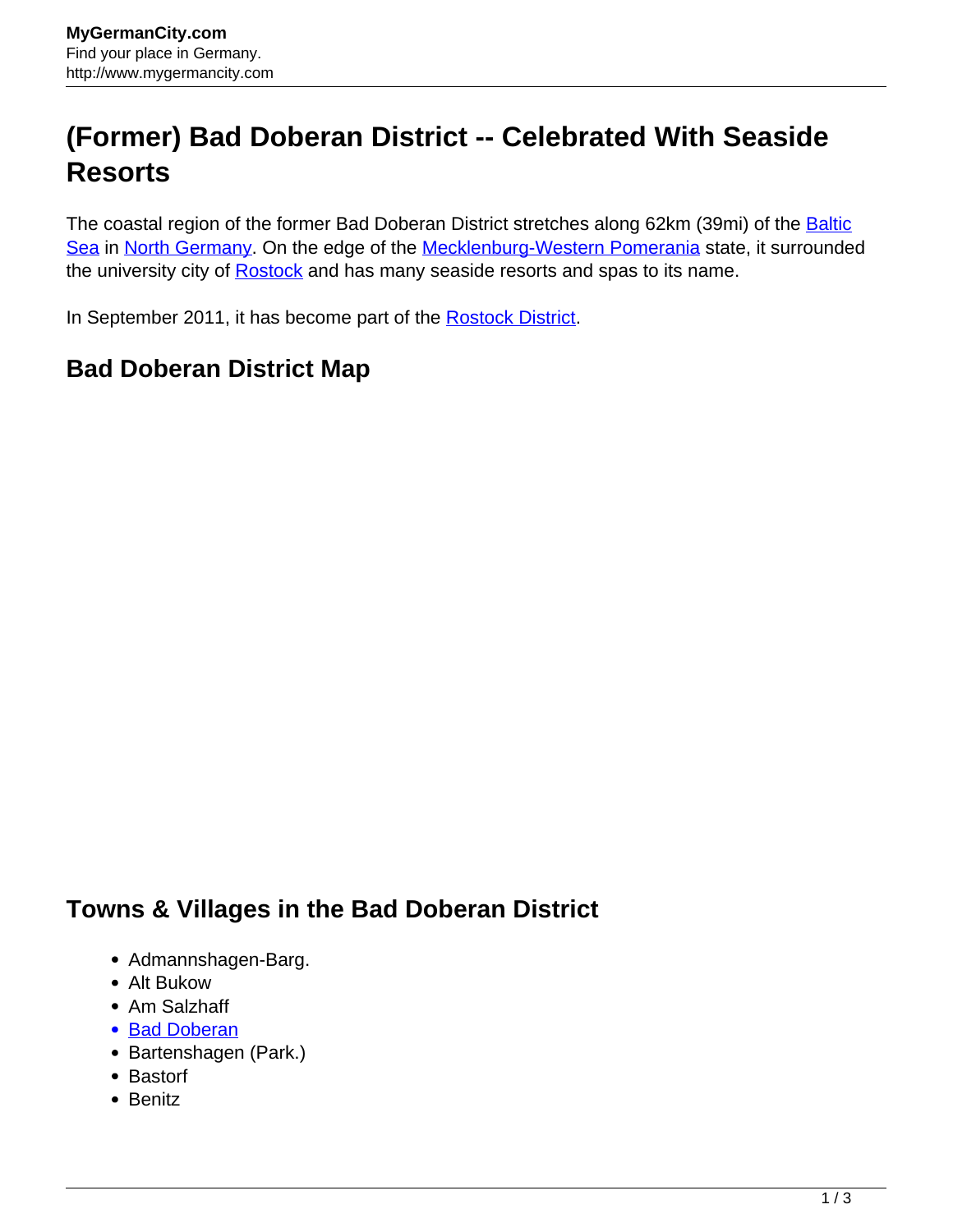- Bentwisch (Rostock)
- Biendorf
- Blankenhagen
- Börgerende-Rethw.
- Bröbberow
- Broderstorf
- Cammin (Rostock)
- Carinerland
- Dummerstorf
- Elmenhorst (Rostock)
- Gelbensande
- Gnewitz
- Graal-Müritz
- Grammow
- Hohenfelde
- Kassow
- Kirch Mulsow
- Klein Kussewitz
- Kritzmow
- Kröpelin
- [Kühlungsborn](http://www.mygermancity.com/kuehlungsborn)
- Lambrechtshagen
- Mandelshagen
- Mönchhagen
- Neubukow
- Nienhagen (Ostsee)
- Nustrow
- Papendorf (Rostock)
- Pölchow
- Poppendorf
- Reddelich
- Rerik
- Retschow
- Roggentin (Rostock)
- Rövershagen
- Rukieten
- [Sanitz](http://www.mygermancity.com/sanitz)
- [Satow](http://www.mygermancity.com/satow)
- Schwaan
- Selpin